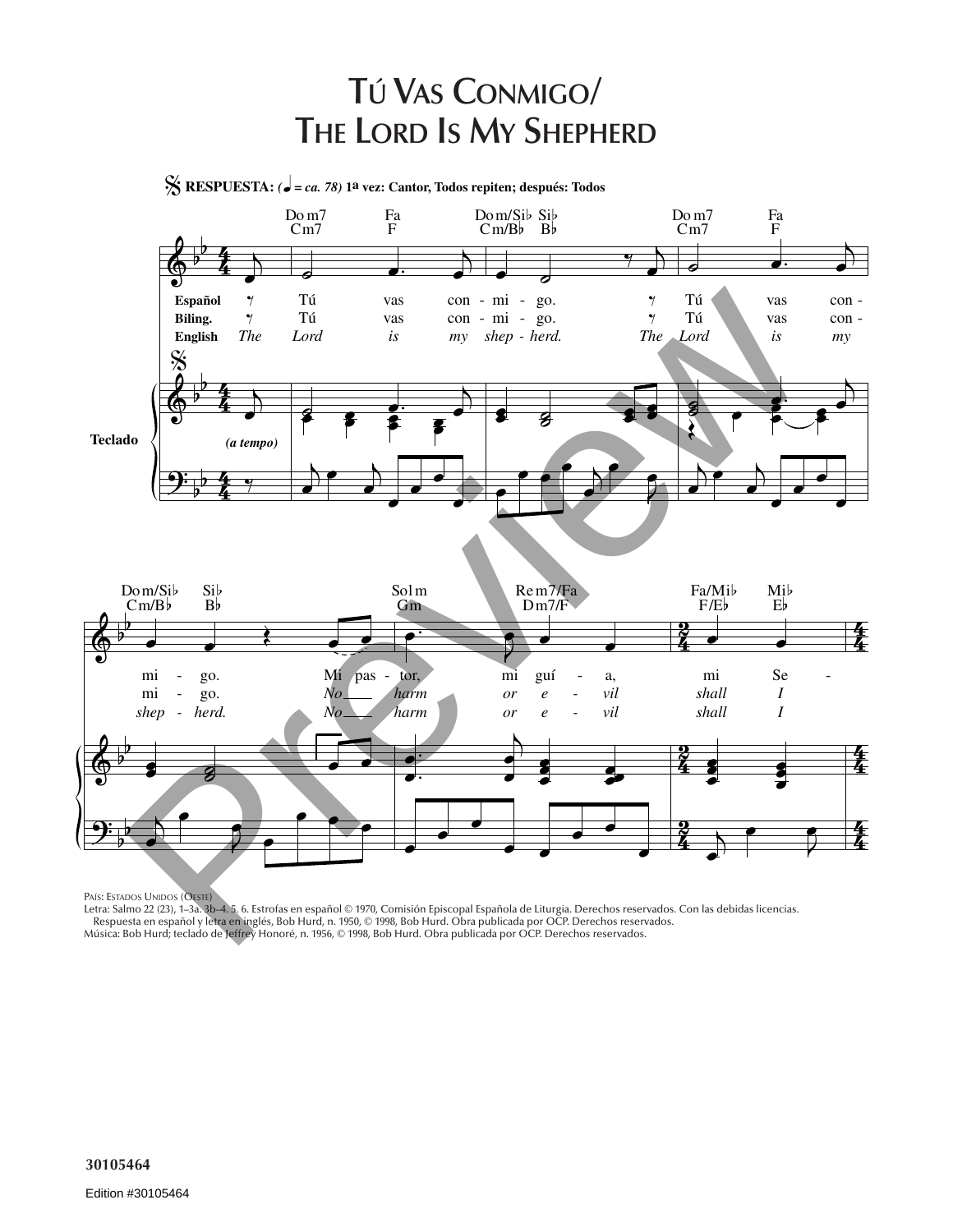## TÚ VAS CONMIGO/THE LORD IS MY SHEPHERD, cont. (2)

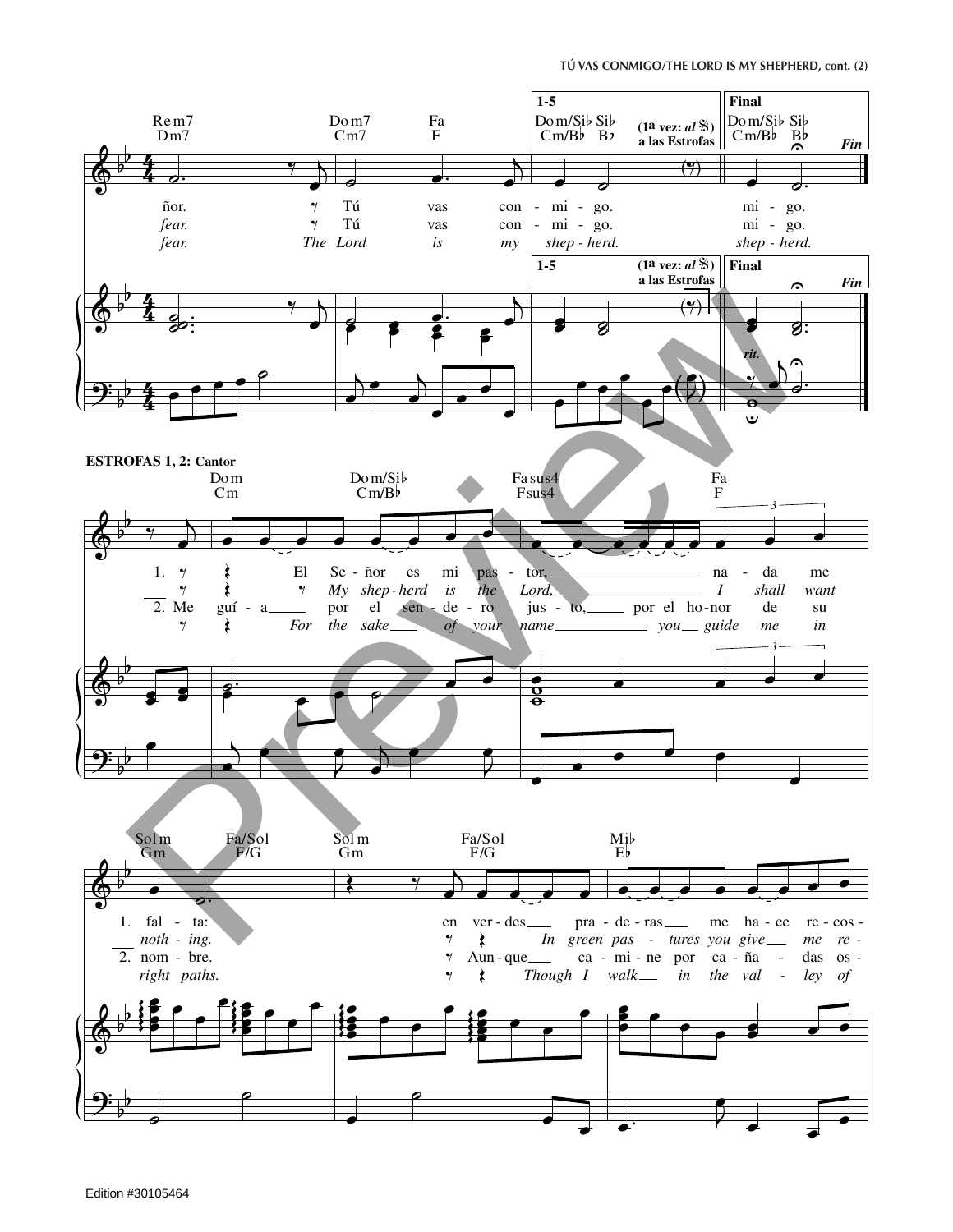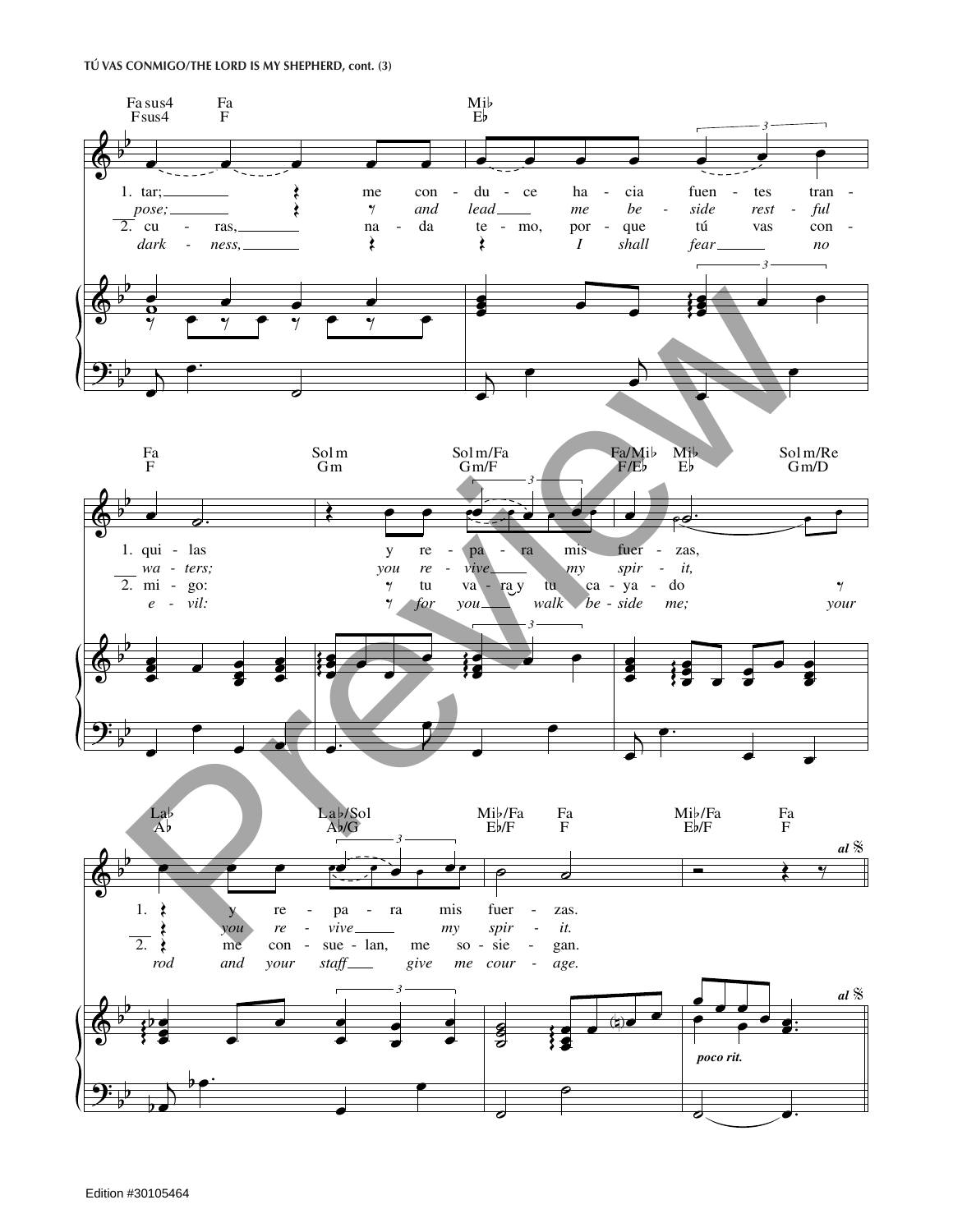

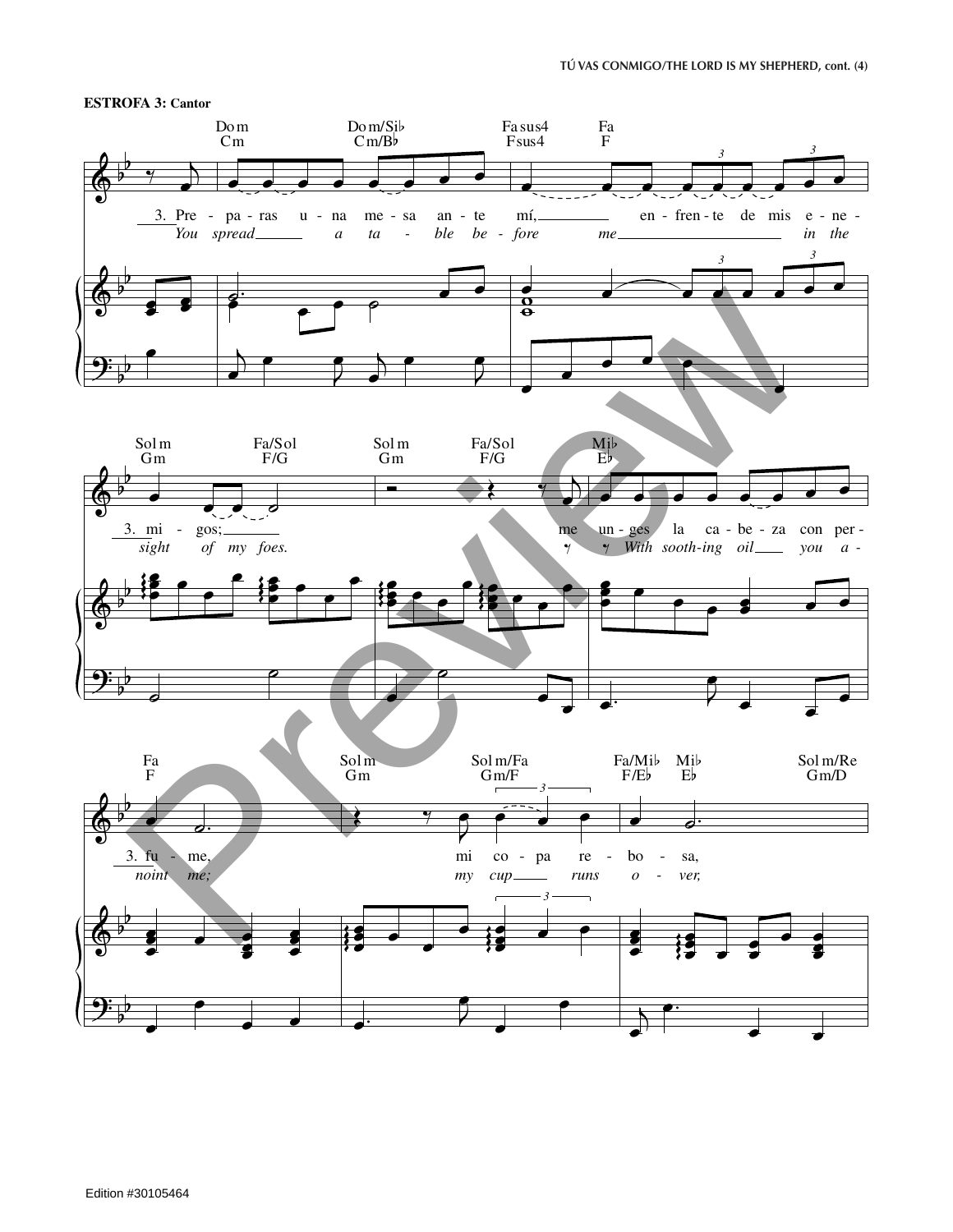